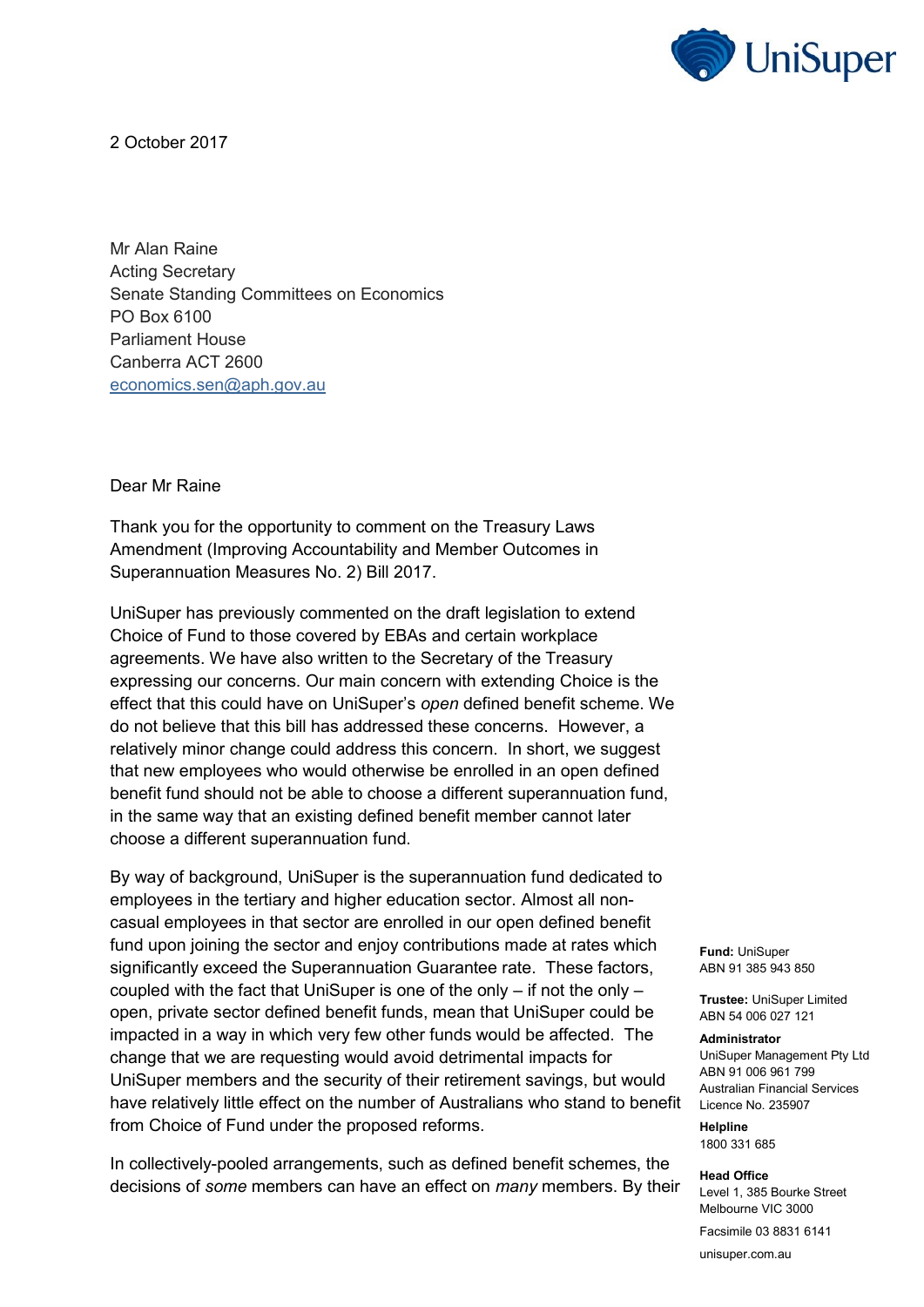very nature, defined benefit schemes are subject to adverse selection risks and have rules in place that, once a member has made a decision to remain in the defined benefit scheme, employers are then bound to fund that member's benefit for the duration of that member's employment.

The current exemption in law that restricts Choice for *existing* defined benefit members recognises these risks. However, given the other changes which are being proposed, it is now appropriate for the exemption to also apply to *newly eligible* defined benefit members. In simple terms, the current exemption applies to people who are already members of a defined benefit fund, but does not apply to people – say, new employees – who have not yet become a member of a defined benefit fund. The current exemption has been sufficient until now because other exemptions (which are now proposed to be repealed) have meant that new employees in the university sector could continue to be enrolled as a member of UniSuper's defined benefit fund by default.

Changes to the flow of new members to a defined benefit scheme, particularly changes to the age and career earnings profile of new members, can have flow-on consequences. UniSuper has neither a government (or employer) guarantee nor recourse to additional employer contributions so the risk associated with these potential changes ultimately would be borne by existing members.

As alluded to above, UniSuper members enjoy rates of contribution which significantly exceed the Superannuation Guarantee rate. These rates of contribution are required to fund the generous defined benefits enjoyed by our members. Some employees in the sector may in future wish to reduce their superannuation contributions to a level commensurate with the Superannuation Guarantee rate. Choosing a fund other than UniSuper may be viewed as a means of contributing a lesser amount into superannuation each year (thereby increasing take-home pay). This factor has the potential to distort the decision as to which superannuation fund a person wishes to join. If this were to occur, and if significant numbers of new employees were to select against the fund (whether to reduce their superannuation contributions or otherwise), this would reduce the flow of funds into the defined benefit fund and could change the profile of new members joining the defined benefit fund in a way which could adversely affect the it funding levels which secure the retirement savings of all members.

The exemption we seek would have narrow application, covering approximately 15,000 to 20,000 new employees who join the higher education sector each year.